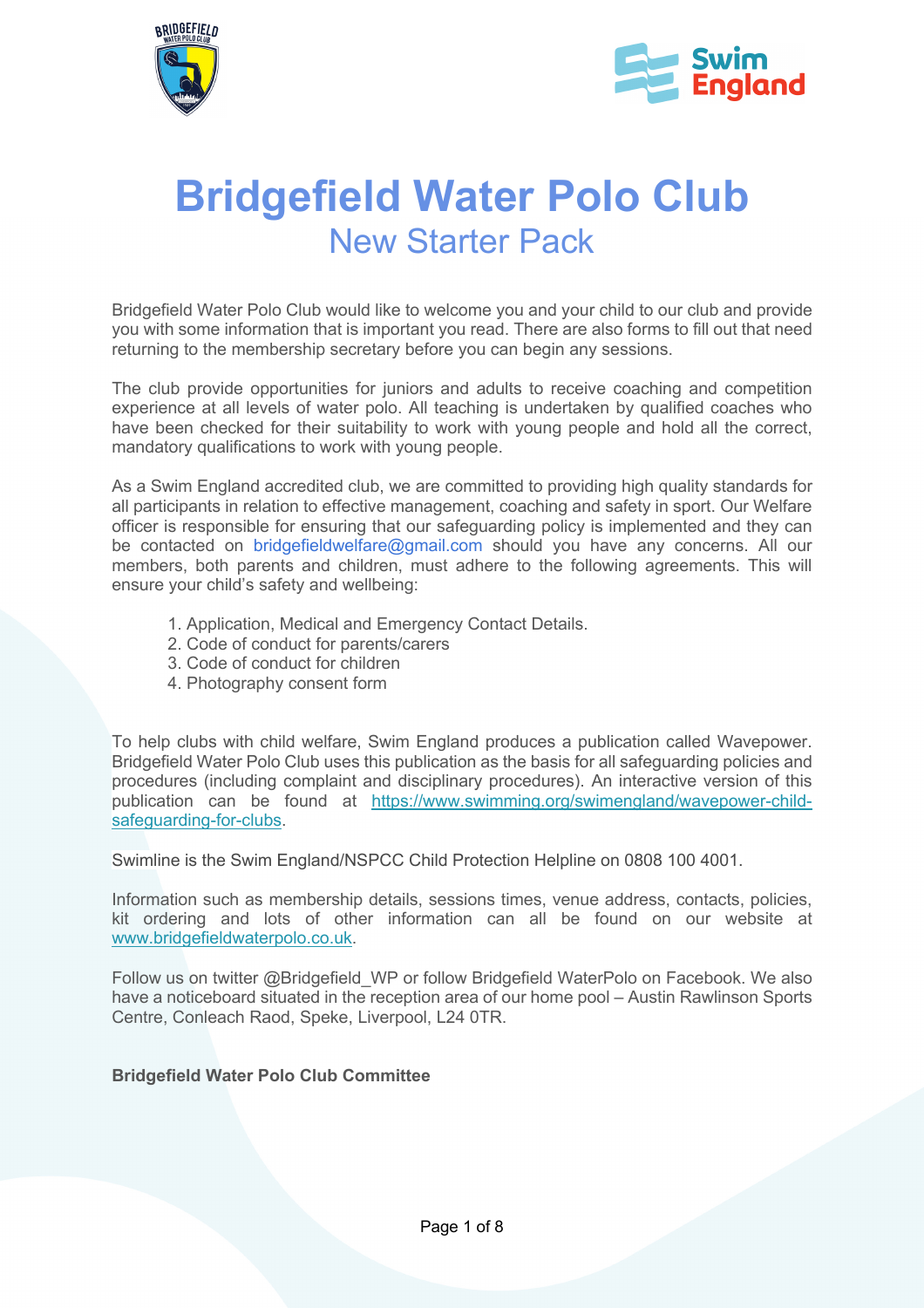



## **Bridgefield Water Polo Club** Membership Application Form

If the applicant is under 18 years of age (ie aged 17 or under) then a parent/carer is to complete the form and use their own email address, not one belonging to the child.

| First Name:                                                                                                                                           | Surname:                                                                                                                                                                                                                                                                                                                              |
|-------------------------------------------------------------------------------------------------------------------------------------------------------|---------------------------------------------------------------------------------------------------------------------------------------------------------------------------------------------------------------------------------------------------------------------------------------------------------------------------------------|
| Known as<br>(if different):<br><u> 1989 - Johann Stoff, deutscher Stoffen und der Stoffen und der Stoffen und der Stoffen und der Stoffen und der</u> |                                                                                                                                                                                                                                                                                                                                       |
| Address:                                                                                                                                              | Date of Birth:<br>$\frac{1}{2}$ $\frac{1}{2}$ $\frac{1}{2}$ $\frac{1}{2}$ $\frac{1}{2}$ $\frac{1}{2}$ $\frac{1}{2}$ $\frac{1}{2}$ $\frac{1}{2}$ $\frac{1}{2}$ $\frac{1}{2}$ $\frac{1}{2}$ $\frac{1}{2}$ $\frac{1}{2}$ $\frac{1}{2}$ $\frac{1}{2}$ $\frac{1}{2}$ $\frac{1}{2}$ $\frac{1}{2}$ $\frac{1}{2}$ $\frac{1}{2}$ $\frac{1}{2}$ |
|                                                                                                                                                       | Home contact:<br><u> 1990 - Andrea Station Books, ameri</u> kansk kon<br>(if under 18)                                                                                                                                                                                                                                                |
| Postcode:<br><u> 1980 - Johann Barn, mars ann an t-Amhain Aonaich an t-Aonaich an t-Aonaich ann an t-Aonaich ann an t-Aonaich</u>                     | Home number:                                                                                                                                                                                                                                                                                                                          |
| Email:<br><u> 1989 - Johann Barbara, martxa a</u>                                                                                                     | Mobile:                                                                                                                                                                                                                                                                                                                               |
| Parent/carer's email if under 18                                                                                                                      | Parent/carer's if under 18                                                                                                                                                                                                                                                                                                            |
| Swim England membership number (if you have one): _________________________                                                                           |                                                                                                                                                                                                                                                                                                                                       |
| Swim England Category: _______________                                                                                                                |                                                                                                                                                                                                                                                                                                                                       |

- **1. Train** is for members who train and compete in local events only **£16.35**
- **2. Compete** is for members who also compete at Regional and National events **£35.15**
- **3. Support** for non-training members such as Volunteers, Officials, Coaches, etc **£12.25**

Please note: if membership lapses/payment is late, the club may suspend access to training. Speak to your coach/welfare officer if you are having difficulty meeting payments.

| Fees:                                             |                             |                              |
|---------------------------------------------------|-----------------------------|------------------------------|
| Group:                                            | <b>Monthly Training Fee</b> | <b>Annual Membership Fee</b> |
| Mini-Polo & Development Groups<br>(U11, U13, U15) | £30.00                      | £10.00                       |
| Juniors & Seniors<br>(U17, U19, SNR)              | £40.00                      | £10.00                       |
| Junior Girls<br>(1 session per week)              | £25.00                      | £10.00                       |
| Non-training members<br>(Volunteers)              | £0.00                       | £10.00                       |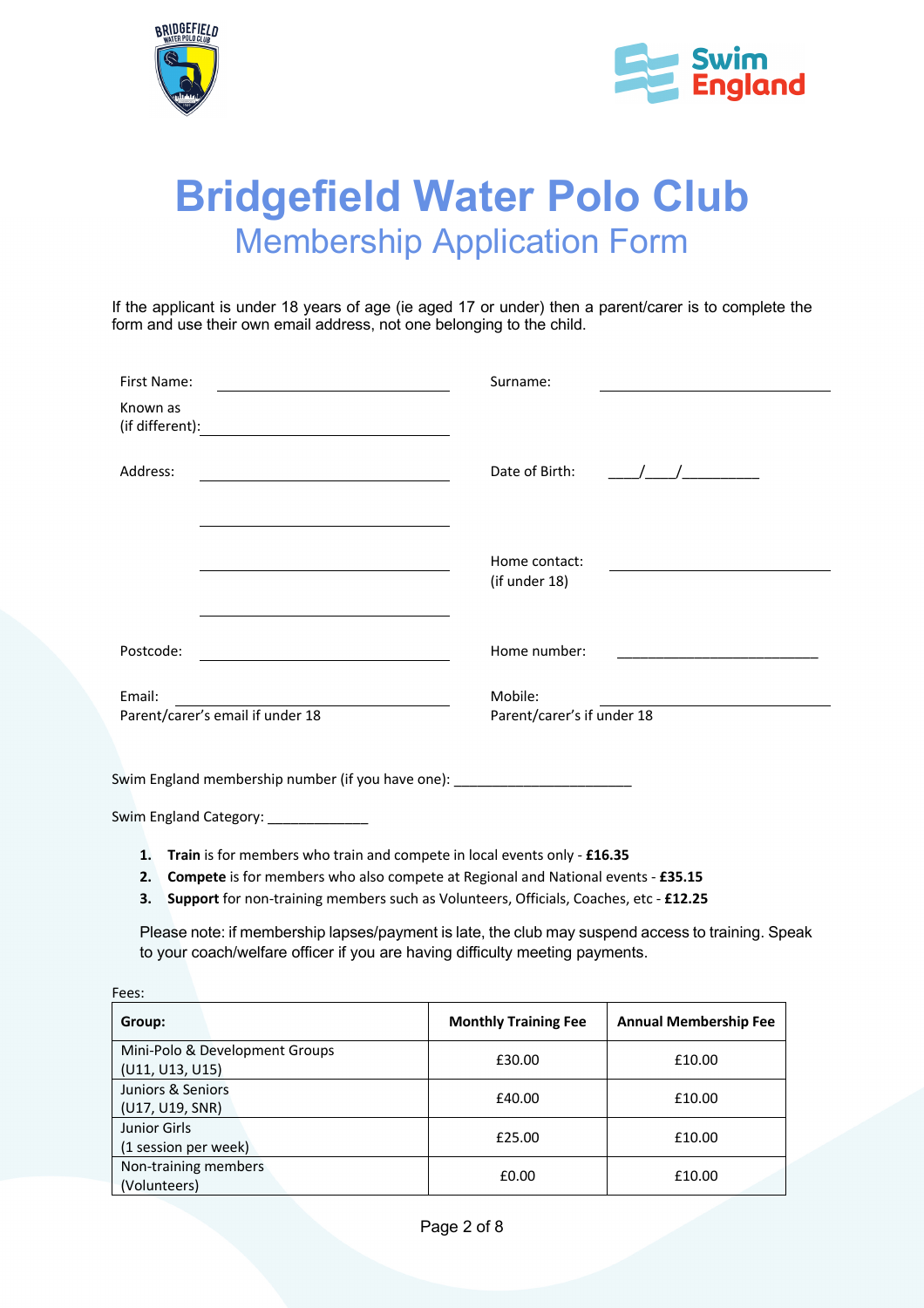



## **Bridgefield Water Polo Club** Emergency Contact and Medical Information

It may be essential at some time for the club to have the necessary authority to obtain any urgent medical treatment for your child whilst they train, compete or take part in activities with Bridgefield Water Polo Club.

Could you therefore please complete the details on this form and sign below to give your consent.

| Name of child                   |  |
|---------------------------------|--|
| Child's date of birth           |  |
| Parents/Carers name and address |  |
| Parent/Carers home number       |  |
| Parent/Carers mobile number     |  |

If we cannot get hold of you on the telephone numbers above, please nominate an alternative emergency contact:

| Name                  |  |
|-----------------------|--|
| Relationship to child |  |
| Telephone number(s)   |  |

The Equality Act 2010 defines a disabled person as anyone with a physical or mental impairment that has a 'substantial' and 'long-term' negative effect on his or her ability to carry out normal daily activities.

Do you consider the child to have an impairment? YES/NO (Please delete as necessary)

| Visual impairment      | Learning disability | Hearing impairment |  |
|------------------------|---------------------|--------------------|--|
| Physical disability    | Multiple disability |                    |  |
| Other (Please specify) |                     |                    |  |
|                        |                     |                    |  |
|                        |                     |                    |  |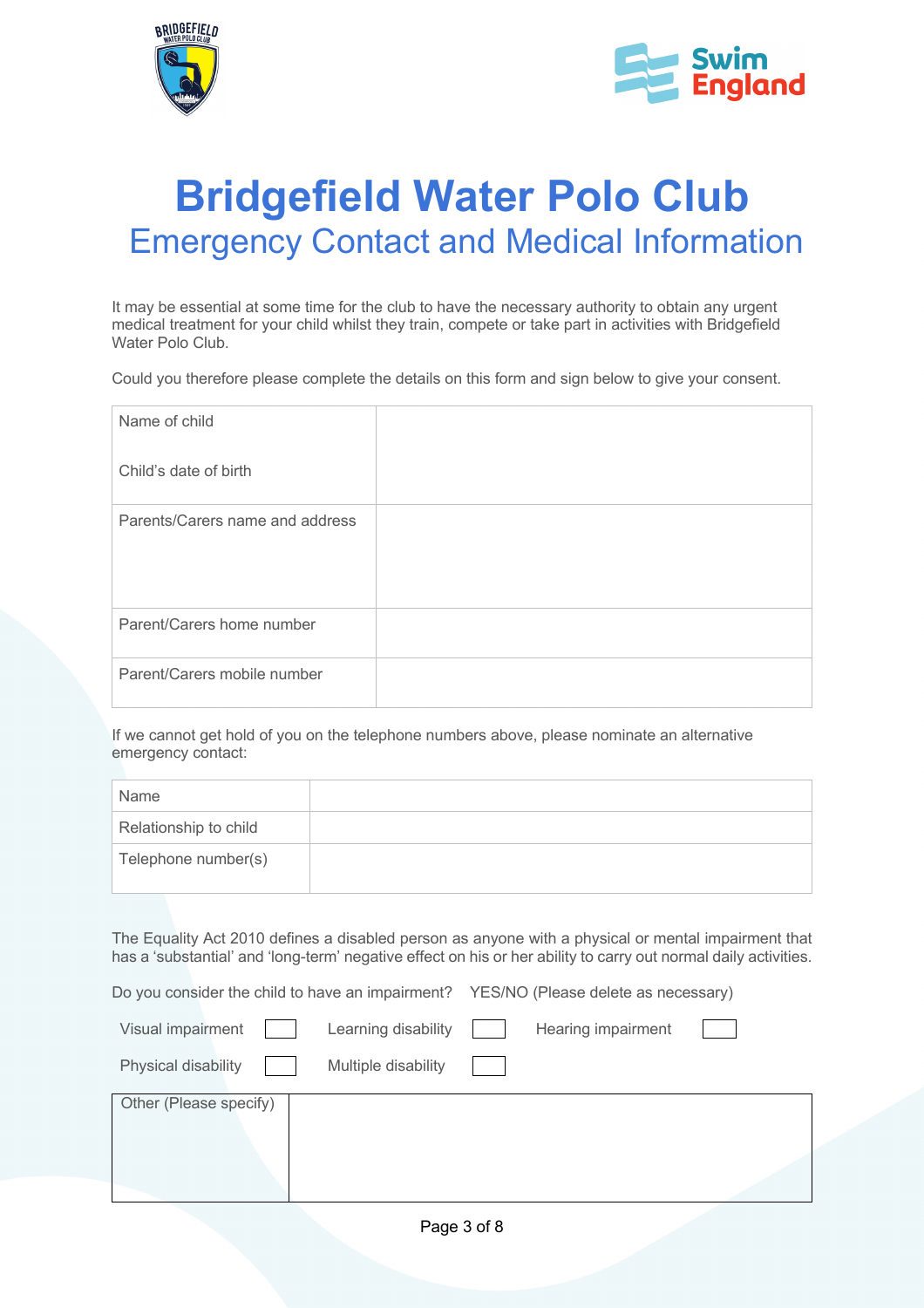



Please detail below any important medical information that our club needs to know. Such as any allergies, medical conditions e.g., asthma, epilepsy, diabetes, any current medication, special dietary requirements and /or any injuries.

| Medical information: |  |
|----------------------|--|
| Name of GP           |  |
| Address              |  |
| Telephone number(s)  |  |

I, **EXECUTE A LANSIFY CONSUMING THE ASSEMBLE PRINT**) being the parent/guardian of the abovenamed child hereby consent to the use of this information by Bridgefield Water Polo Club for the protection and safeguarding of my child's health. I also give permission for the Coach, Team Manager or other Club Officer to give the immediate necessary authority on my behalf for any medical or surgical treatment recommended by competent medical authorities, where it would be contrary to my son's/daughter's interest, in the doctor's medical opinion, for any delay to be incurred by seeking my personal consent.

I understand that Bridgefield Water Polo Club may still have a lawful need to use this information for such purposes even if I later seek to withdraw this consent.

Signature of consent by parent/guardian:

Print full name:  $\blacksquare$ 

| Date: |  |  |  |
|-------|--|--|--|
|       |  |  |  |

Bridgefield Water Polo Club will use your personal data for the purpose of your child's involvement in training, activities or competitions with the Club.

For further details of how we process your personal data or your child's personal data please view our Privacy Policy.

The Bridgefield Water Polo Club Privacy Policy can be found at: https://www.bridgefieldwaterpolo.co.uk/welfare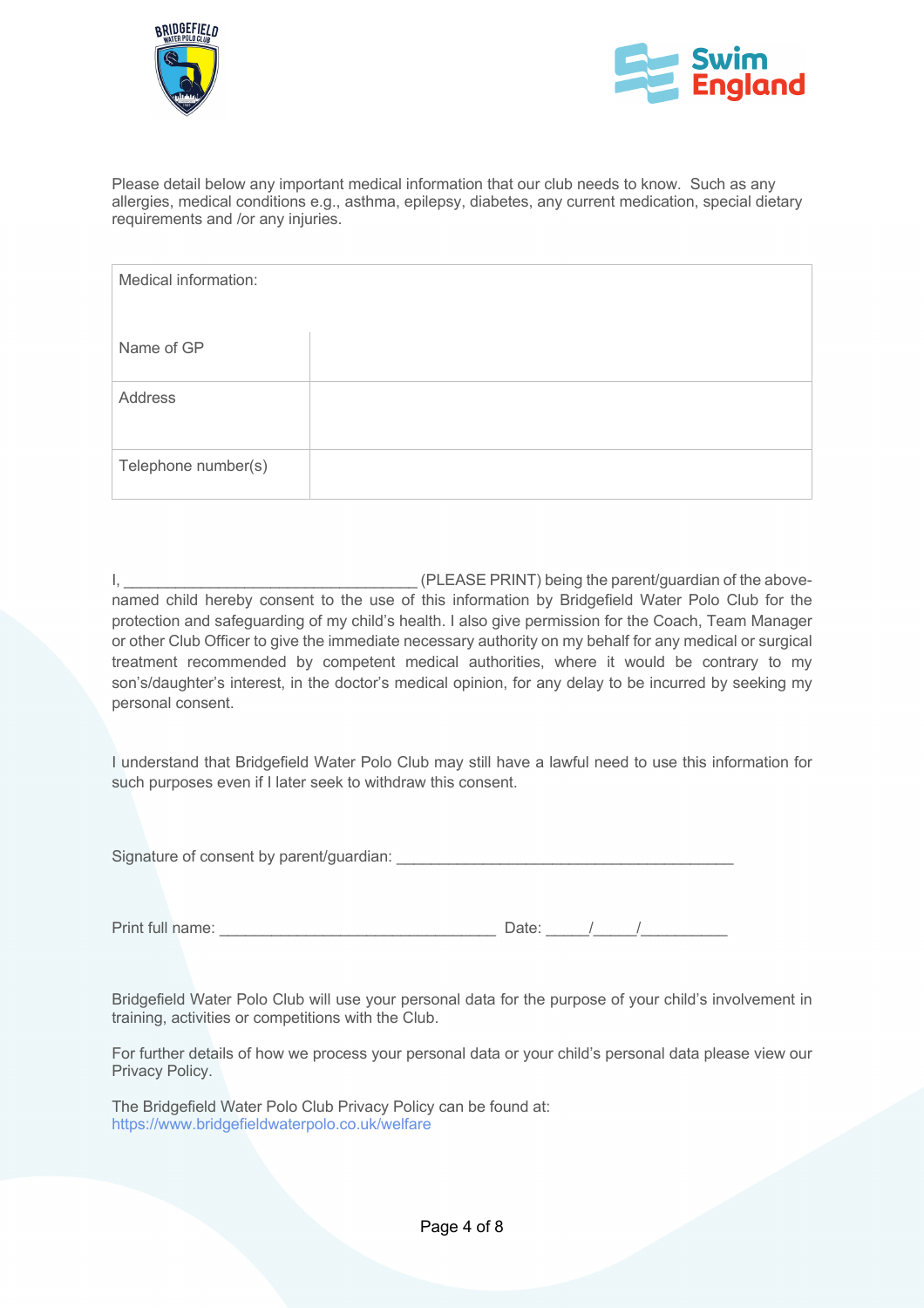



## Code of Conduct for Parents/Carers

### As a parent/carer of a club member we understand you have the right to:

- Be assured that your child is safeguarded during their time with us.
- Know how to access our club policies, rules and procedures.
- Know who the Welfare Officer is and how to contact them.
- Know that any concerns about your child's welfare will be listened and responded to.
- Know what qualifications and training those with responsibility for your child have.
- Be informed of problems or concerns relating to your child, where appropriate.
- Know the procedure should your child be involved in an accident or become injured.
- Provide your consent or otherwise for photography and trips away.
- Make a complaint to the club committee or Welfare Officer (as appropriate).

### As a parent/carer of a club member we expect you to:

### **Essentials**

- 1 Make sure your child has the right kit for training and competitions as well as enough food and drink.
- 2 Ensure your child arrives to sessions on time and is picked up promptly.
- 3 Inform us if you're running late to collect your child or if your child is going home with someone else.
- 4 Complete all consent, contact and medical forms and update us straight away if anything changes.
- 5 Maintain a good relationship with your child's coach or teacher.
- 6 Tell us if you wish to talk to us about any concerns regarding your child. We will arrange a mutually convenient time so you can talk to us.
- 7 Not enter poolside or interrupt training or competitions unless in an emergency situation.

### **Behaviour**

- 1 Remember that children get a wide range of benefits from participating in our sport, like making friends, getting exercise and developing skills. It's not all about wins and losses.
- 2 Behave positively as a spectator at training or competitions and treat others with respect.
- 3 Give encouragement to your child and tell them when they've done well and provide support when they are struggling.
- 4 Respect and celebrate difference in our club or activity and not discriminate against anyone else on the grounds of gender, race, sexual orientation, faith or ability.
- 5 Respect the children and adults competing for other teams at competitions.
- 6 Respect the committee members, coaching and teaching team and all volunteer helpers at the club.
- 7 Understand that the use of abusive or inappropriate language, bullying, physical violence or any other behaviour which hurts others will not be tolerated by the club.
- 8 Understand that poor behaviour may result in the club taking disciplinary action against you. Any behaviour which alleges a criminal offence will be reported to police by the club.
- 9 Talk to your child and ensure they understand the rules of the club and the sport.
- 10 Ensure your child understands their Code of Conduct.

**Breaches of this Code of Conduct may result in disciplinary action being taken against you by the club committee. Continued issues and repeated breaches may result in parents/ guardians being asked not to attend the club, something we never want to do.**

**Name:**  $\blacksquare$  (please use BLOCK PRINT)

Signed:

**Date:** \_\_\_\_\_/\_\_\_\_\_/\_\_\_\_\_\_\_\_\_\_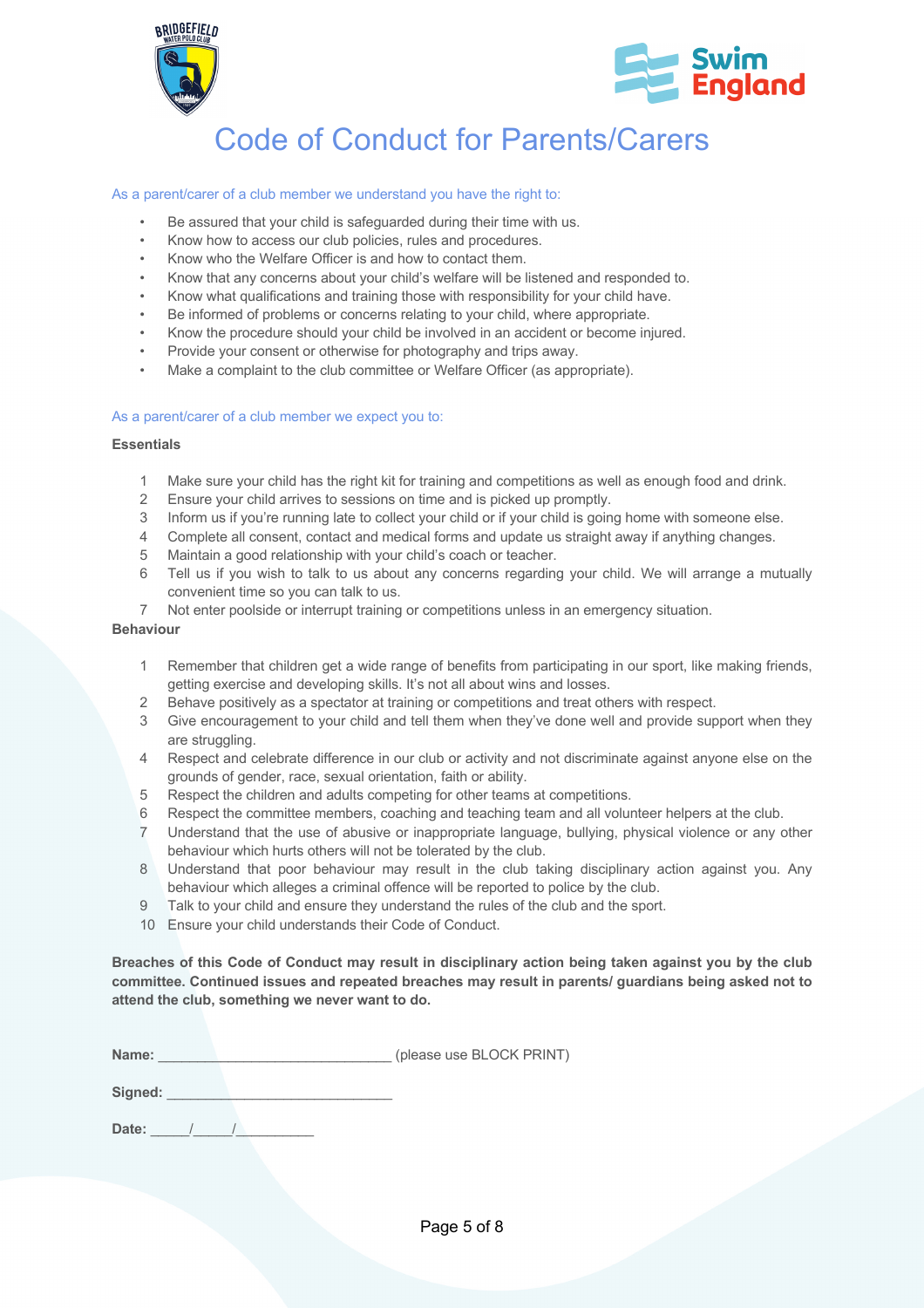



### Code of Conduct for Children

### As a member of our club, we understand you have the right to:

- Enjoy the time you spend with us and know that you are safe.
- Be told who you can talk to if something's not right.
- Be listened to.
- Be involved and contribute towards decisions within the club or activity.
- Be respected by us and other team members and be treated fairly.
- Feel welcomed, valued and not judged based on your race, gender, sexuality, faith or ability.
- Be encouraged and develop your swimming, para-swimming, diving, high diving, artistic swimming, water polo and open water swimming skills with our help and support.
- Be looked after if there's an accident or injury and have your parents/guardians informed, where appropriate.

### As a member of our club or activity we expect you to:

#### **Essentials**

- 1 Keep yourself safe by listening to your coach or teacher, behave responsibly and speak out when something isn't right.
- 2 Take care of our equipment and premises as if they were your own.
- 3 Make it to training and competitions on time and if you're running late, let a member of the club know.
- 4 Make your coach or teacher aware if you have any difficulties attending training or competitions.
- 5 Not wander off, or leave training or a competition without telling your coach, teacher or team manager.
- 6 Bring the right kit to training and competitions.
- 7 Follow the rules of the club, squad or activity at all times.
- 8 Respect the privacy of others especially in the changing rooms.

### **Behaviour**

- 1 Make our club and activity a fun, happy, friendly and welcoming place to be.
- 2 Respect and celebrate difference in our club or activity and not discriminate against anyone else on the grounds of age, gender, race, sexual orientation, faith or ability.
- 3 Understand that the use of abusive or inappropriate language, bullying, physical violence or any other behaviour which hurts others will not be tolerated by the club.
- 4 Not use any device to take photographs or footage of others in the changing rooms or cubicles.
- 5 Report any concerns you have about others taking photographs or footage of others in the changing rooms or poolside.
- 6 Understand that poor behaviour may result in the club taking disciplinary action against you. Any behaviour which may be a criminal offence will be reported to police by the club.
- 7 Report any incidents of bullying or unkind behaviour to the club, even if you're just a witness.
- 8 Treat other children with respect and appreciate that everyone has a different level of skill or talent.
- 9 Support and encourage your team mates, tell them when they've done well and be there for them when they are struggling.
- 10 Respect the children and adults competing for other teams at competitions.
- 11 Respect the committee members, coaching and teaching team and all volunteer helpers at the club.
- 12 Get involved in club decisions, it's your sport too.

**Breaches of this Code of Conduct may result in disciplinary action being taken against you by the club committee.**

| <b>Name:</b> | (please use BLOCK PRINT) |
|--------------|--------------------------|
|              |                          |

Signed:

Date: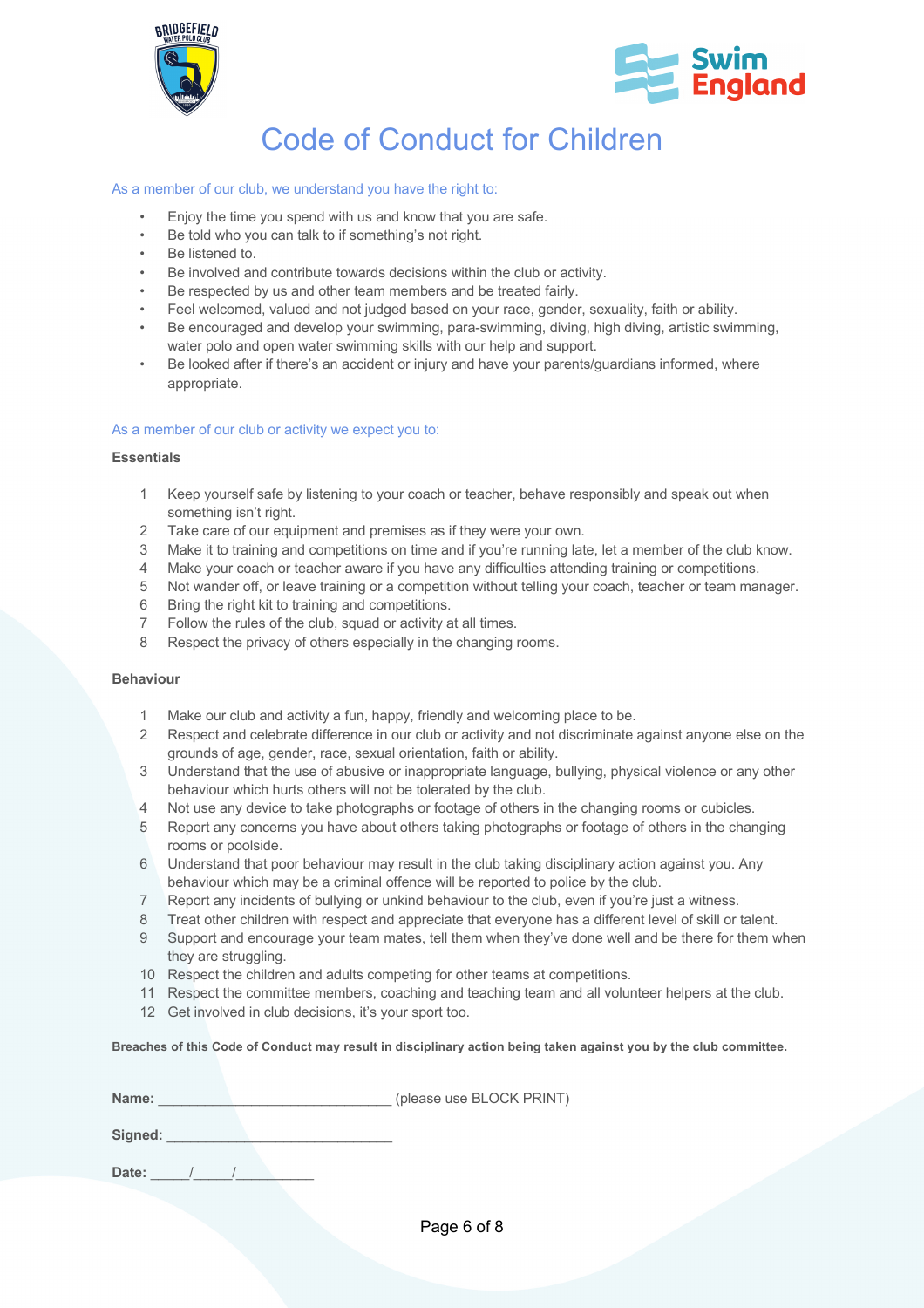



## Photography and Filming Consent Form

Name of Organisation **Bridgefield Water Polo Club** 

This form must be completed after reading the Swim England Photography and Filming guidance contained in Wavepower.

The organisation may wish to take photographs or film individual or groups of members under the age of 18 that may include your child during their membership of the organisation. All photographs and filming and all use of such images will be in accordance with the Swim England Photography and Filming Guidance and the organisation's Privacy Policy (available at the website above or otherwise on request).

The organisation will take all reasonable steps to ensure images and any footage is being used solely for their intended purpose and not kept for any longer than is necessary for that purpose. If you have any concerns or questions about how they are being used please contact the Welfare Officer to discuss this further.

As a parent/guardian please complete the below in respect of your child/ren. We encourage all parents/guardians to discuss and explain their choices with their child/ren. Please note that either you or your child can withdraw consent or object to a particular type of use by notifying the Welfare Officer at any time. For the purposes of the organisation's record keeping, we ask if possible that such requests are made in writing wherever possible.

As the parent/guardian of  $(Please print child's name)$ 

I am happy for: *[tick appropriate boxes]*

| Yes | No. | Media uses                                                                                                                                                                        |
|-----|-----|-----------------------------------------------------------------------------------------------------------------------------------------------------------------------------------|
|     | □   | My child's photograph to be used on the organisations website.                                                                                                                    |
|     | ⊔   | My child's photograph to be used on the organisations social media platform/s.                                                                                                    |
|     | П   | My child's photograph to be used within other printed publications such as<br>newspaper articles about the organisation.                                                          |
|     |     | My child's photograph to be taken by a professional photographer employed by the<br>organisation as the official photographer at competitions and other organisational<br>events. |
|     |     |                                                                                                                                                                                   |
| Yes | No. | Training uses (training videos to be deleted once the relevant training is complete)                                                                                              |

| $\Box$ $\Box$ My child to be filmed by the organisation for training purposes. |
|--------------------------------------------------------------------------------|
|--------------------------------------------------------------------------------|

| Signature  |  |
|------------|--|
| Print name |  |
| Date       |  |